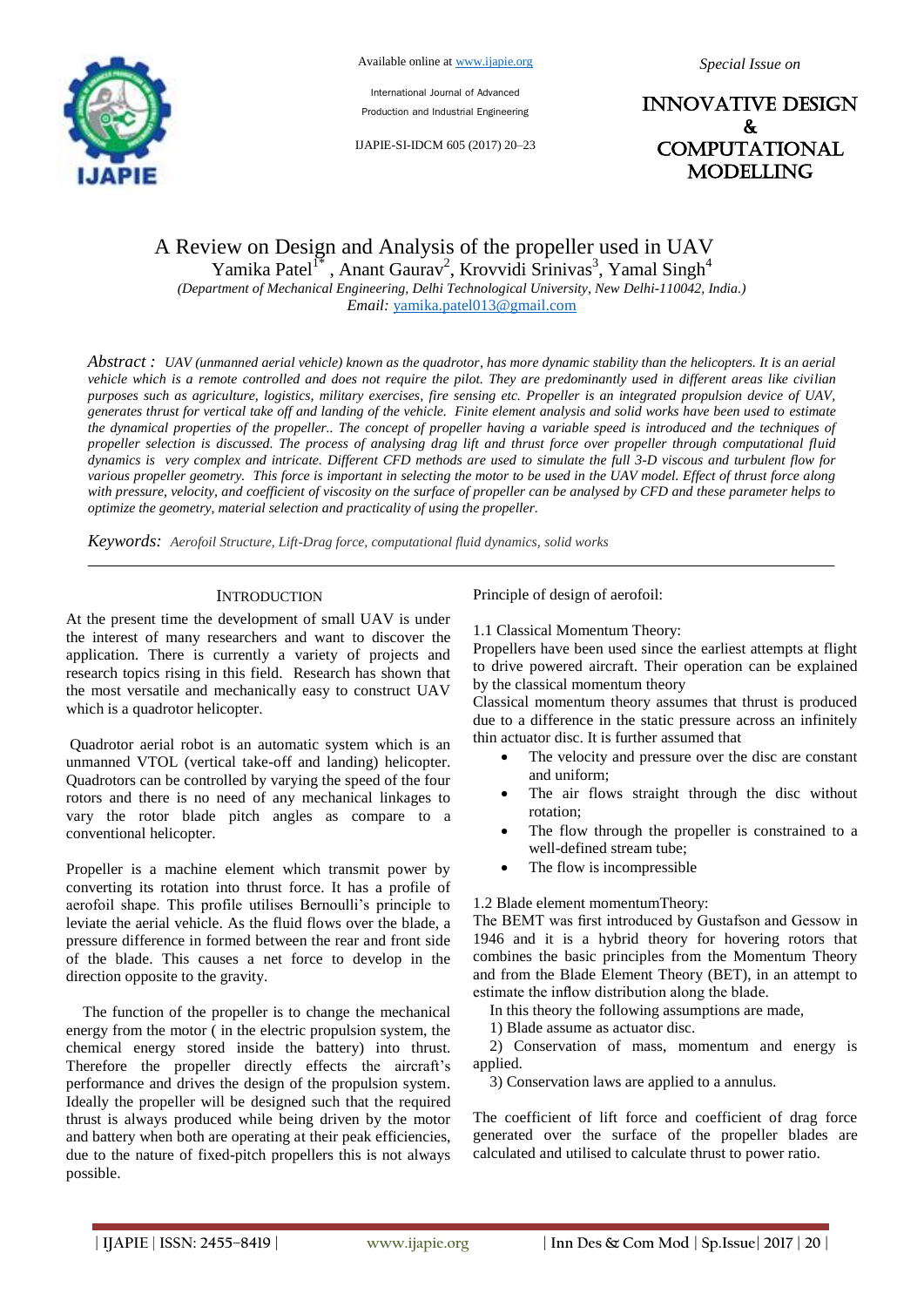### *Yamika Patel et al., International Journal of Advanced Production and Industrial Engineering*

A quadrotor is an aircraft heavier than air, capable of vertical take-off and landing (VTOL), which is propelled by four rotors, positioned in the same plane ,parallel to the ground. In contrast with helicopters, a quadrotor make use of fixedpitch blades in its rotors and its motion through the air is achieved by varying the relative speed of each propeller as is shown in fig 1. In a quadrotor, rotors positioned at opposite ends rotates in the same direction, rotors one and three rotates in clockwise direction whereas rotors two and four rotates in a anti-clockwise direction. This kind of motions in the quadrotor is necessary so that the torque produced by each couple is cancelled by the other, making the control of a quadrotor symmetric.



Fig 1: Possible motion of regular quadrotor



Fig 2: Relationship between coefficient of drag, coefficient of lift with angle of attack

## LITERATURE REVIEW:

**Pradeep Shetty et al. (2016) [1]** This paper predict and correlate the mass flow rate of propeller type axial fan used in condenser unit using Computational Fluid Dynamics (CFD) technique. Computation is done for the axial fan speed of 820 rpm for the steady state condition using moving reference frame approach. The flow rate is correlated with the test results to validate the CFD modelling approach. The correlation level found closer with tested results, hence which will help to improve the futuristic model during conceptual design itself.

**Brian Rutkay et al. (2016) [2]** The aim of this research was to develop a process for the designing and manufacturing of propellers for small UAV. This aim was achieved by creating a computer program to design a propeller that meets

user-defined aircraft performance requirements within the limitations of the electric motor capacity, user-selected materials, and manufacturing techniques. The feasibility of 3D printing technique in making flight worthy propellers was checked through material testing, manufacturing trials, and by testing the propellers in a wind tunnel. The results shows that the propeller performance generated approximates the predicted design thrust but the efficiency and power consumption could not be accurately measured.

**Karna S. Patel et al. (2014) [3]** In this paper the lift and the drag forces are obtained using CFD which are also experimently obtained using wind tunnel testing. The wind tunnel experiment is a laborious one and also costs more than CFD technique for the same problem. Thus first the data was obtained through analytical method then it cross checked by experimental testing. The analysis of the two dimensional subsonic flow over a NACA 0012 airfoil at various angles of attack and operating at a Reynolds number of 3×E06 is presented. The CFD simulation results show close agreement with those of the experiments, thus suggesting a reliable alternative to experimental method in determining drag and lift.

**Mark W. Mueller et al. (2014) [4]** Here the analysis of quadrotor is done under a condition that each propeller gets out of service respectively. This paper has sequentially tried to establish the modalities/capabilities of the quadrotor in terms of its height, position, time of flight etc with limited no of propeller in operation, where one, two and three propellers get down and out. . The stability is analysed using the deviation or the tilt in the primary axis with respect to the stable position control axis, along with the changes in altitude are used to design the quadrocopter with proper validiation from experimental data.

**S. M. Mahbobur Rahman et al. (2014) [5]** In this paper study of fluid flow characteristics for the flow over a propeller used in vertical takeoff and landing (VTOL) radio controlled (RC) aircrafts. Simulation investigation has been conducted through SolidWorks flow simulation using a propeller model. Design can be modified.

**Shlok Agarwal et al. (2014) [6]** In this paper structural design and manufacturing of twinrotor AVs has been detailed down. Individual component parts have been thoroughly describe and studied which would help in development of trirotor type unmanned aerial vehicle. Here the cost and dimension constraints are the main design feature that would would provide for practical applications. Thrust vector is directly explained and illustrated . On the basis of rolling pitching and yawing a stable rotor design and propeller orientation has been proposed for the trirotor system.

**Kalpesh N. Shah et al. (2014) [7]** In this paper payload capacity of UAVs is the area of research. Additional payloads on the accounts of design improvement leads to more functionality in a UAV. In order to do such, different basic design structures of UAVs were compared to developed enhanced payload capacities and choose a quadrotor. On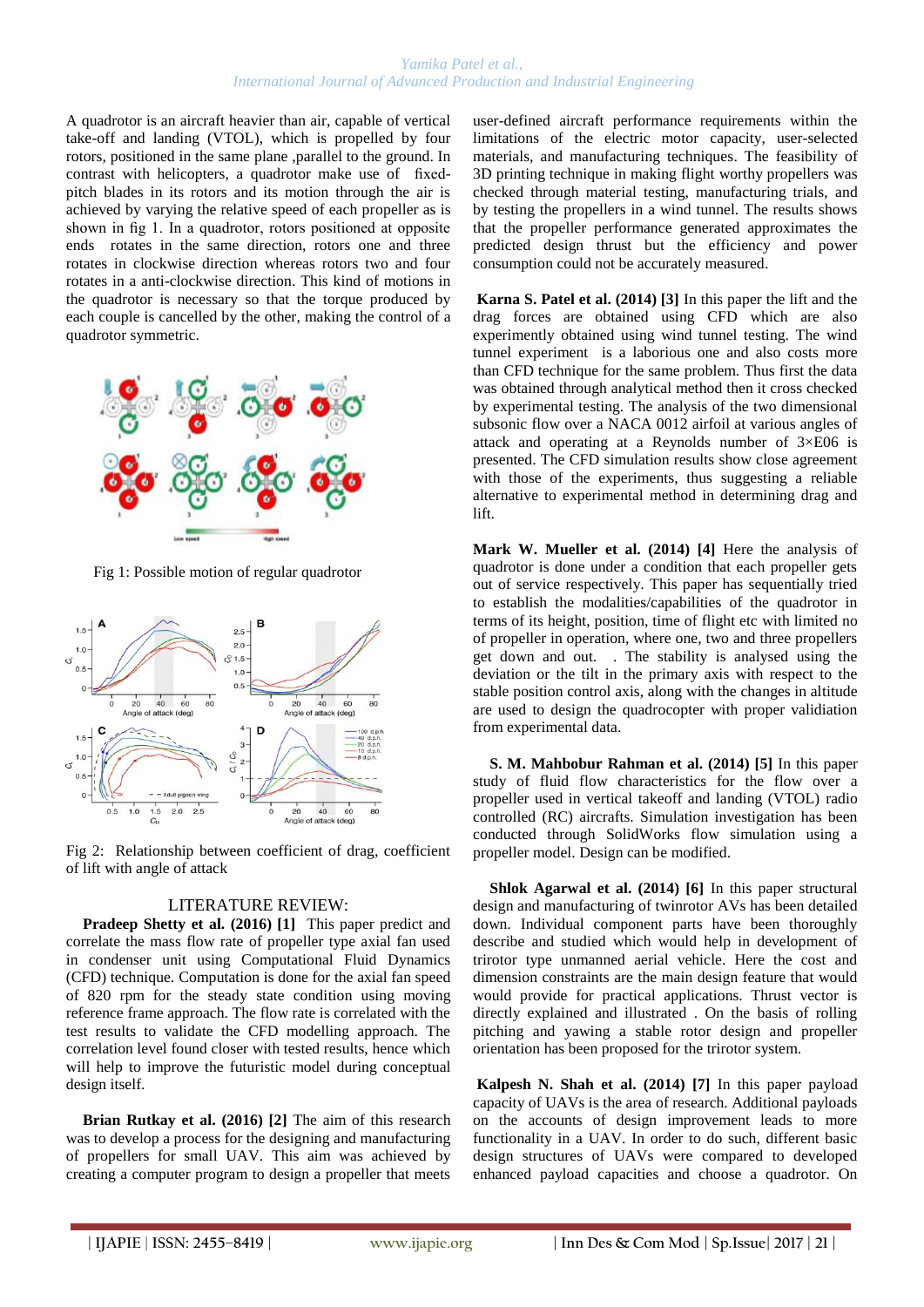### *Yamika Patel et al., International Journal of Advanced Production and Industrial Engineering*

rough estimate a quadrotor has a pay load capacity around 4 kg which gives it additional features for military and other applications. Calculation of aerodynamic drag-lift forces has been done. The stresses generated in the body of quadrotor is not more than 22.5 MPa in "Box" sectional chassis and 22.2 MPa in "C" Sectional chassis as per the practical testing. To validate these results, the stress analysis of two types of body of quadrotor ("Box" and "C" section) is carried out in ANSYS static structural solver. As per the Static Structural solver the stress generated are 15.4 MPa and 16.97 MPa in "Box" and "C" sectional chassis respectively.

**S. Subhas et al. (2012) [8]** The paper predominantly focuses on CFD analysis of the propeller, forsay ship propeller is used here for CFD. Cavitation and fluid dynamics solution are the parameter are the under consideration. Fluent solution have been implemented here such that the local pressure reduces below surrounding pressure in order to simulate cavitation result. The CFD result are used to establish the design criteria only after experimental validation of the result. The optimization of vibration in flow domain and burrs is done using the above analysis. Varriant boundary conditions, fluid computational domain and grid refinement is considered for improvement in mesh generation methods.

**John B. Brandt et al. (2011) [9]** In this paper a full scale research on propeller has been done which has earlier been done for aircraft but with growing needs of UAVs, it has highly become imperative to perform such analysis on it too. UAVs use propeller that operate under conditions of low Reynolds number ranging from 5000 to 100000 based on the propeller chord at 75% propeller blade station. Experiments were done at university of Illinios to evaluate the efficiency of propeller under these conditions. 9 to 11 inches was the diameter range for set of 79 propellers under the test. In test conditions at constant rpm. of propeller varied velocities of wind tunnel were used to sweep over a vast range of advanced ratios until a zero thrust condition was reached i.e. windmill state. To study the effect of variable low Reynolds number over the propeller , a range of 1500 to 7500 rpm of propeller revolution, depending upon the nature of propeller was the velocity set used. The results of efficiency varied from 0.68 for best condition to 0.28 under worst possible scenario, implicated that propeller design has a huge impact over the aircraft and UAVs operations.

**W.Shawn Westmoreland et al. (2008) [10]** In this paper propeller modelling using CFD is done to simulate fluid flow condition over it. Research with the support NLOS-T (Non Line Of Sight Transportation) is published here. The NLOS-T is a conceptual vehicle that will be canister launched, deploy wings and control surface, and then fly to a destination within approximately 15-20 minute of the launch point. The scientific investigation was undertaken over the propeller i.e. spinning geometry of UAV, excluding the rest of air frame structure. The result of CFD over the rotorcraft propeller structure is validated with the help of experimental data.

**K.C. Wong et al. (2006) [11]** This paper includes the instrumentation of off-the-shelf Remote-Controlled flight platforms, the design development and operation of flight research platforms, innovative airframe concepts, of Micro Air Vehicles (MAVs), and exploring commercial applications for UAV.

**Bruno Herisse et al. (2008) [12]** In this paper a controller of nonlinear nature to control flight and touchdown operations of a vertical take-off and landing unmanned aerial vehicle is presented. The VTOL is a rigid body equipped with only a camera and IMU circuit which moves over textured flat plane. Stability of hovering flight and automatic landing of the unmanned aerial vehicle using optical flow feedback system is achieved. Results shows that the proposed control strategy is a successful one.

**Abdellah Mokhtari et al. (2006) [13]** In this paper, a nonlinear quadrotor unmanned aerial vehicle is combined with a feedback linearised controller. The most unfavorable case of control is analysed by introducing Actuator saturation and by constrain on state output. Parameter uncertainities and external disturbances causes performance issues of a controller which is shown through a simulation study. The results shows that the system becomes robust depending upon the selection of weighted functions.

**Peter G. Ifju et al. (2002) [14]** This research shows the effects of windy environment and unsteady aerodynamics over the micro air vehicle. The introduction of flexible wing on this vehicle improves its flight stability and durability and its performance in adverse weather conditions. The flexible wing has a operating range wingspan of 18 inches to 5 inches. In addition with the concept of flexible wing, aerodynamic assessment, and flight data analysis, fabrication method are also shown in this research.

**T. A. Maitre et al. (1991) [15]** Circulation around **liftin**g body is modelled through a non linear function in this paper. The circulation potential is well defined inside the body and evaluation is made for the flow over the body. This method is well suited for the flow analysis over the propeller of UAVs which are consider to be extremely thin. This method is applied over non cavitating fluid flow condition in a marine propeller. Here the researcher deeply tried to solve the problem pertaining to Joukowski condition, problem of propeller mesh, wake region analysis and the influence of wake region over the hub is numerically analysed.

**Jonathon Bell et al. () [16]** This project has undertaken the task of designing and constructing a test rig for the purpose of experimental analysis of SUAVs coaxial rotor system. The focus is led on the importance to highlight aero mechanical components and variable that dictate the co-axial flight performance with the aim of optimizing the propulsion system to be used for HALO coaxial SUAVs manufactured by Middlesex university. The chief contribution of the paper is to design and optimize the co-axial configuration with respect to motor and propeller variation. Inter rotor spacing